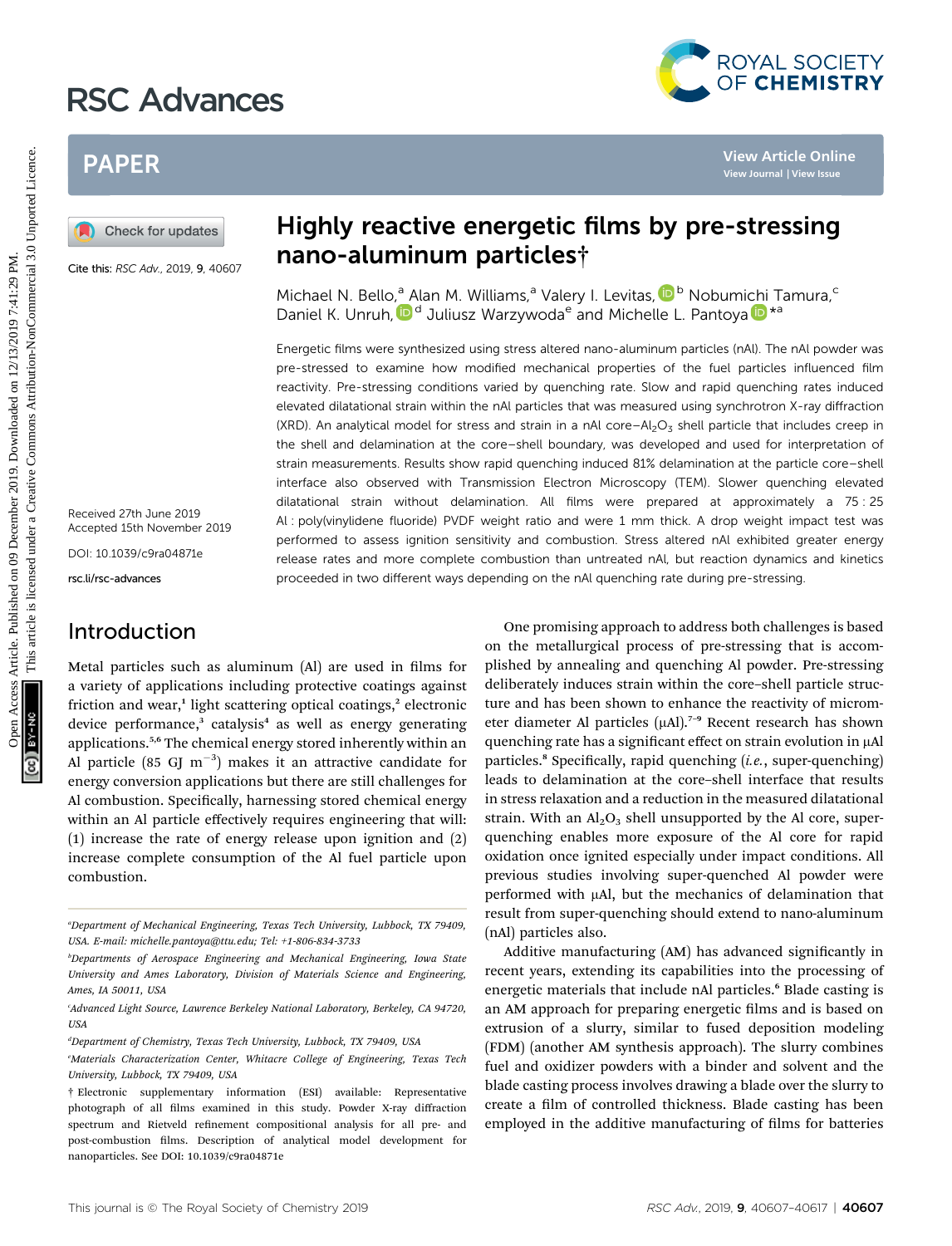and capacitors<sup>10,11</sup> and for rapid prototype manufacture of laminated ceramic components.<sup>12</sup>

Blade casting for thermal battery applications was used to synthesize thin energetic films made from powders of magnesium (Mg) and manganese dioxide  $(MnO<sub>2</sub>)$  that were combined with several solvent-binder systems.<sup>13</sup> Meeks et al.<sup>13</sup> demonstrated that the solvent–binder system had an important role in the homogeneity of the cured film and influenced film combustion. A solvent–binder system composed of N-methylpyrrolidone (NMP) and polyvinylidene fluoride (PVDF) resulted in improved energy release rates attributed to a more homogenous powder distribution in the film.

Merging newly developed stress altered Al powder with binders commonly used in additive manufacturing is an important advancement in the development of energetic films and their processing. The objectives of this study were to examine the effects of stress altered nAl particles on films cast with PVDF binder. Specifically, three effects were characterized: (1) strain associated with nAl particles pre-stressed using two quenching rates; (2) transmission electron microscopy analysis of the stress altered core–shell particles; and, (3) impact ignition and combustion of stress altered  $nAI + PVDF$  films. The stress altered nAl particles were characterized using synchrotron X-ray diffraction (XRD) to quantify dilatational strain. An analytical model was also developed to quantify delamination at the core– shell interface of nAl particles required to understand the strain measurements as a function of quenching rate. The films were prepared by mixing nAl powder with PVDF binder and cosolvent to form slurries that were blade cast into  $\sim$ 1 mm thick films. The reactivity of the films was examined upon ignition using a drop weight impact tester. The goal was to improve the reactive properties of nAl by using pre-stressing to alter the mechanical, structural and chemical properties of the particles and facilitate their application as films in the science of materials. RSC Advances Constants"<br>
Macce Constant Constant Constant Constant Constant Constant Constant Constant Constant Constant Constant Constant Constant Constant Constant Constant Constant Constant Constant Constant Constant C

### Experimental

#### Materials

Spherical Al particles with an 80 nm average particle diameter and 4 nm amorphous aluminum oxide shell (Novacentrix, Austin, TX) were used in this study. The solvents included acetone and dimethylformamide (DMF); both were reagent grade and supplied from Macron Fine Chemicals (Center Valley, PA) and EMD Millipore (Burlington, MA), respectively. The binder was poly(vinylidene fluoride) (PVDF) (molecular weight  $=$  534 000) supplied from Sigma Aldrich (St. Louis, MO).

#### Aluminum powder pre-stressing

All pre-stressed aluminum (PS nAl) powders were annealed and quenched in a controlled thermal environment using a Q800 DMA (Dynamic Mechanical Analyzer) from TA Instruments (New Castle, DE). The annealing and quenching procedure is detailed in Hill et al.<sup>7</sup> but summarized here for completeness. Annealing was accomplished in an air environment with a heating rate of 0.166 K s<sup>-1</sup> to 573 K then held for 15 minutes.

The quenching rate for PS nAl was on average 1.47 K  $s^{-1}$ . Quenching with liquid nitrogen was programmed at an exponential rate from the annealing temperature to ambient according to eqn (1) with  $A = 0.0078 \text{ s}^{-1}$ , ambient temperature,  $T_a = 298$  K, anneal temperature,  $T_0 = 573$  K, with time t in seconds. Eqn (1) models lumped capacitance cooling and the heating and cooling transients are illustrated elsewhere.<sup>7</sup>

$$
T = T_a + (T_0 - T_a) \exp(-At)
$$
 (1)

The super-quenched aluminum (SQ nAl) powder was annealed and quenched in a custom-built chamber designed to survive high thermal gradients associated with rapid quenching. This process is detailed elsewhere<sup>8</sup> but summarized here for completeness. Annealing was accomplished in a Vulcan multi-stage programmable furnace in an air environment at a heating rate of 0.166 K  $s^{-1}$  up to 573 K. The sealed powder chamber is quenched by immersion in a liquid solution comprised of water, salt, dish soap, and commercial surfactants. The solution produces a quenching rate on average of 11.14 K  $s^{-1}$ , an order of magnitude faster than PS nAl.

#### Synchrotron XRD measurements of strain

The dilatational strain for all nAl powders was measured using Synchrotron X-ray Diffraction (XRD) at the Advanced Light Source facility, Lawrence Berkeley National Laboratory on beamline 12.3.2 using a micron focused synchrotron X-ray beam. Measurements from this beamline that quantify dilatational strain in µAl powder have been reported previously.<sup>14-17</sup> In contrast to previous measurements on µAl powder, data on the nAl particles were taken with a  $10 \times 2\mu$  12 keV monochromatic beam because the size from the white beam focus (around 1  $\mu$ ) was not sufficiently small to resolve the nAl particles. For the nAl particles, data were taken in 'powder diffraction pattern' mode and dilatational strain was derived from the shifts in  $2\theta$ values of the powder rings with respect to their 'unstrained' positions. Powder patterns were taken with the detector at an angle of  $50^\circ$  and distance of 18 cm from the powder sample. Fig. S1A and B† show example powder patterns obtained from the stress altered nAl particles. Data were processed using XMAS software and details of the experimental setup and synchrotron XRD capabilities are described elsewhere.<sup>18</sup>

#### Powder TEM characterization

All nAl powders were imaged using a Hitachi H-9500 transmission electron microscope (TEM) at 300 kV. Powders were suspended in ethanol, sonicated, and deposited on a Lacey Formvar stabilized with carbon support film deposited on 400 mesh Cu grids (Ted Pella, product # 01885).

#### Film preparation

The films include stress altered nAl powders: PS nAl or SQ nAl and were compared with untreated nAl powder (UN nAl). Each nAl powder was mixed with a binder–solvent system that includes PVDF, acetone, and DMF. The volume of the DMF– acetone co-solvent was constant and the initial masses of PVDF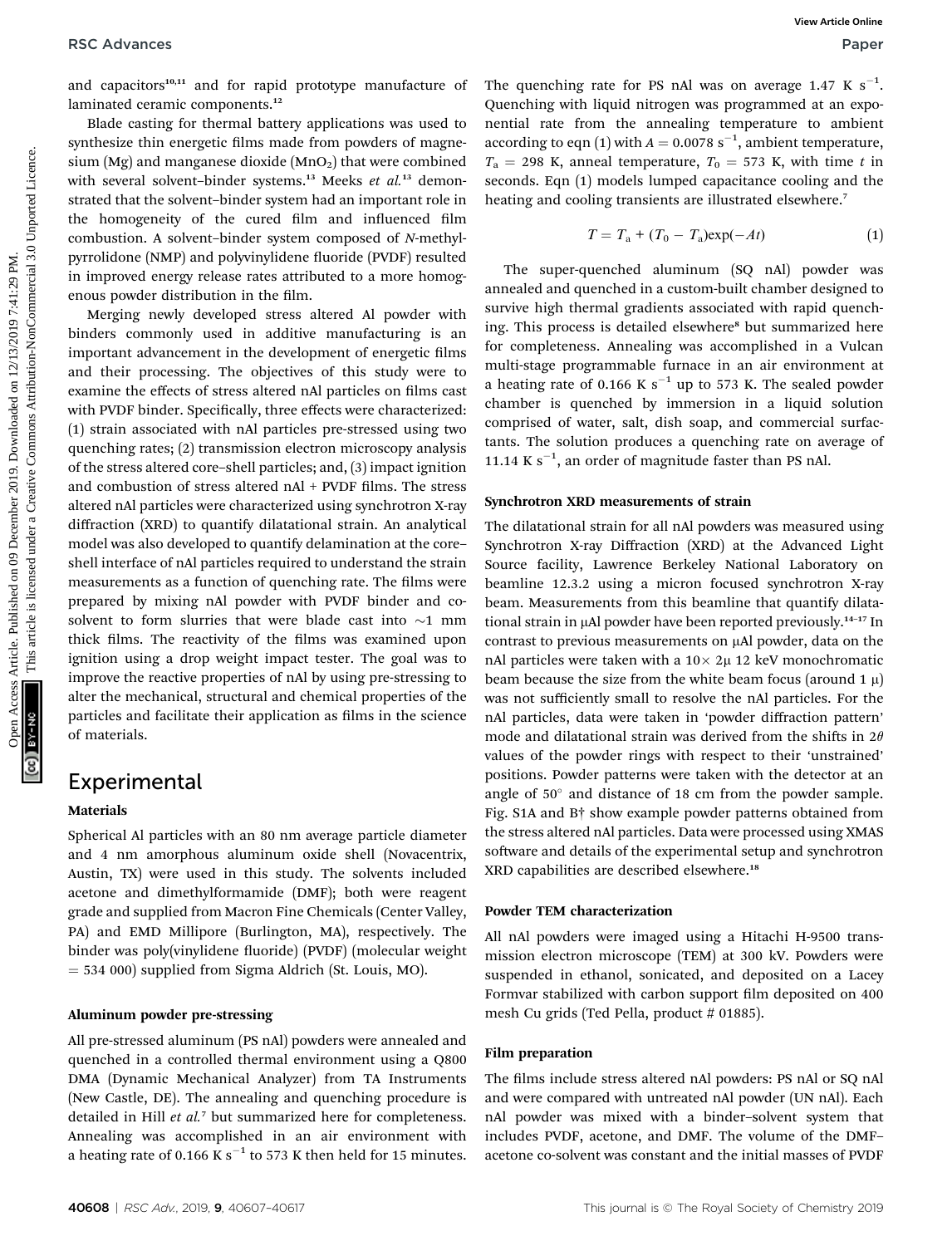and nAl were constant at a 50 weight percent Al : PVDF ratio. It is noted that during film processing some of the PVDF evaporates with the slurry such that the final film composition is approximately 75 : 25 wt% Al : PVDF (see below). Also, the global Al + PVDF reaction is shown in eqn  $(2)$  indicating condensed phase products that include carbon (soot) and AlF3. It is noted that flame temperatures for this reaction have recently been measured to be  $\sim$ 1500 K.<sup>19</sup>

$$
2Al + 3C_2H_2F_2 \to 2AlF_3 + 6C + 3H_2 \tag{2}
$$

For film preparation, 500 mg of PVDF was dissolved in a co-solvent of acetone and DMF. For every gram of the total material, 7 mL (2 mL DMF and 5 mL acetone) of co-solvent was used to make a solution suitable for mixing in a DAC 150.1 FVZ-K SpeedMixer™ (FlackTek Inc.). The solution was mixed for 45 seconds at 2000 rpm in the SpeedMixer™ to ensure PVDF was completely dissolved. Then, 0.5 g of nAl (UN, PS, and SQ) was added to the solution prior to loading in the SpeedMixer™ for continued processing at 2000 rpm for an additional 5 minutes.

Once mixing was completed, the suspension was blade cast onto a 50 µm thick stainless-steel foil substrate using a drawdown blade film applicator. A thin slit gap in the film applicator ensures uniform deposition thickness because the thickness of the film is equal to the gap height of the blade. This blade extrusion apparatus has been detailed previously and used to successfully prepare energetic thin films.<sup>20</sup> The films were air dried in a fume hood, then transferred to a vacuum chamber for 24 hours to evaporate the solvent then recovered from the substrate and cut using a razor blade to appropriate sample size for further characterization.

A photograph showing each film (Fig.  $S1C\dagger$ ) is included in ESI.<sup>†</sup> The PXRD analysis of the films are shown in Fig. S2.1 in  $ESI<sup>†</sup>$  and indicate that the composition of each film ranges from 72–74 wt% Al with 20–24 wt% PVDF and the remaining composition includes trace amounts of aluminum nitride (AlN) indicating some reaction between the Al particles and DMF from the solvent during film preparation, and  $Ca(CO<sub>3</sub>)$  attributed to the PXRD sample holder. This result implies that some PVDF dissolved in the acetone and DMF solution evaporated during film drying because the precursor included a 50 : 50 wt% Al : PVDF concentration. The amorphous content in all films is attributed to poorly crystalline PVDF with peaks that match when comparing pure PVDF to the film in Fig.  $S2.2$  of ESI.<sup>†</sup>

#### Reactivity characterization

A schematic of the impact tester is shown in Fig. 1. Impact is from a carriage that rides on ball bearing pillow blocks along guide rails with an attached steel striker to impact the intermediate weight on a pressure cell. The full picture of the apparatus is shown in Fig. 1a. The pressure cell is shown in Fig. 1b with both a photograph and schematic better illustrating its internal operation. The pressure cell houses a 50 mg film and this sample mass was held constant throughout all experiments. The pressure cell enables more than just analysis of ignition but also overall reaction with two built in sensors for

measuring transient pressure and light intensity. The maximum energy that can be delivered by the striker carriage is 42 J and is controlled by the drop height (maximum of 0.91 m) and carriage weight (maximum of 6.172 kg), both are adjustable. In these experiments impact ignition energy of 2.5 J mg<sup>-1</sup> were delivered to all films. For all samples the drop height was 0.91 m and carriage weight was 6.172 kg.

Instrumentation in the pressure cell to characterize the combustion event includes a PCB Piezotronics pressure sensor (PCB 101A06) (Fig. 1). The pressure sensor records a pressuretime history within the cell that provides insight into ignition and extent of reaction (Fig. 1). The measurement range is 3450 kPa with a 1.45 mV  $kPa^{-1}$  sensitivity and low frequency response of 400 kHz. Raw data from each experiment is filtered using a low-pass filter cutoff at 4 kHz and data were collected at 100 kHz.

Fig. 1 includes a representative pressure history plot. Measurements from the pressure sensor include maximum peak pressure, rise time to peak pressure, pressurization rate, and area under the pressure time curve. Maximum peak pressure is the highest point of the pressure curve and rise time to peak pressure is the time from inflection to 80% of the maximum pressure which is defined as the end of reaction for the purpose of consistency. Pressurization rate is the pressure gradient during pressure rise, and pressurearea is the integral area under the pressure as a function of time curve using trapezoidal numerical integration, beginning at the inflection and ending at 80% of the maximum pressure. **Paper**<br> **One Columnist Article in the Columnist Article in the Columnist Article in the Columnist Article in the Columnist Article in the Columnist Article in the Columnist Article in the Columnist Article is licensed un** 

#### PXRD for species identification

Powder X-ray diffraction (PXRD) analysis was performed on the pre- and post-combustion materials to identify composition of the crystalline species. A Rigaku MiniFlex II powder diffractometer utilizing Cu K $\alpha$  radiation (1.5418 Å), was operated in continuous  $\theta$ –2 $\theta$  mode from 5–90° 2 $\theta$  with Bragg–Brentano geometry. The step size was  $0.02^{\circ}$  with a collection time ranging from 0.1 to 0.5 $^{\circ}$  min<sup>-1</sup> depending upon the sample. The MDI Jade V9.1.1 software provided both qualitative and quantitative data analysis used to determine the presence and concentration of  $\text{AlF}_3$  within the samples. Diffractograms of the samples with peak matches are shown in ESI† along with the Rietveld refinement difference profiles.

#### Results

Fig. 2 shows the dilatational strain distribution, average strain, and standard deviation from PS nAl and SQ nAl that result from the annealing and quenching treatments. The untreated (UN) nAl powder has a very small residual strain  $(i.e., 0.6\%$  (ref. 21)) and was not included in this analysis due to limited time allotted for synchrotron XRD analysis. Annealing and quenching increases particle strain, and quenching rate has a measurable effect on strain. The distribution presented in Fig. 2 is obtained by performing several measurements. The powder is spread on a flat surface and raster scanned, taking diffraction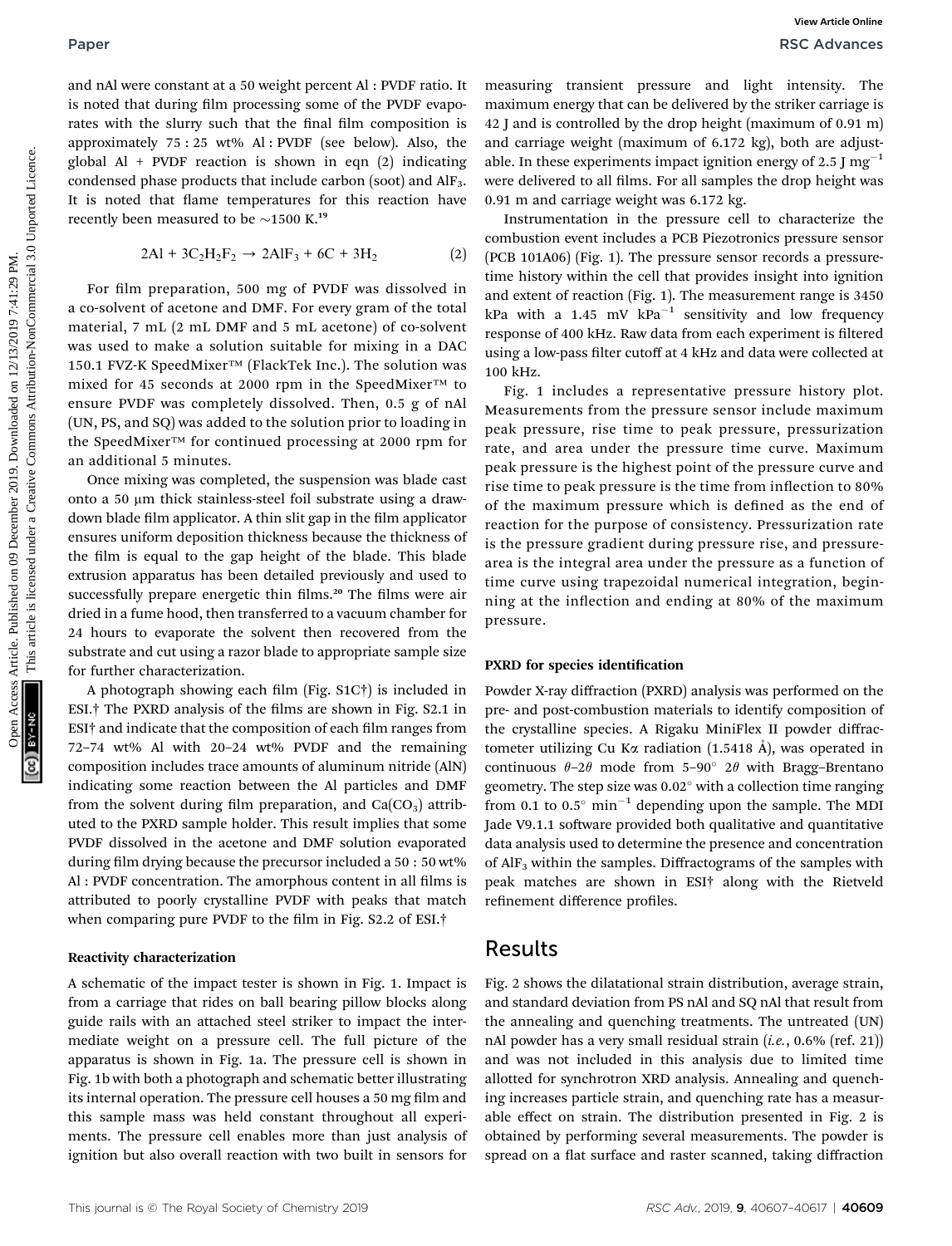

Fig. 1 Photographs of the drop weight apparatus. (a) Full scale view with labeled striker carriage, drop weight impactor, frame with guide rails, and pressure cell. The distance from the carriage to pressure cell is 0.88 m. (b) Enlargement of pressure cell with labeled sensor. Representative data from the pressure sensor is also illustrated.

patterns at each step, and over a thousand patterns were collected. The average strain shown in Fig. 2 is approximately an order of magnitude greater than similar measurements for micron-scale Al particles (see Hill *et al.*  $^{\rm s}$ ) and consistent with the theoretical analysis shown below. Theoretically, a higher quenching rate should result in higher strain,<sup>22</sup> but Fig. 2 indicates that the higher quenching rate reduced strain. Hill et al.<sup>8</sup> observed a similar trend in strain with quenching rate for mAl powder. They modeled the development of strain and theorized that strain relaxation in the SQ µAl powder was attributed to delamination at the core–shell particle interface. Modeling delamination is extended to nAl powder measurements below.

Three distinctive curves representative of single combustion events corresponding to films with UN nAl + PVDF, PS nAl +

PVDF, and SQ nAl + PVDF are shown in Fig. 3, and data comparing pressure responses are shown in Table 1. Pressure histories were examined for peak pressure, rise time, pressurization rate (representative of reaction rate), and the area under the pressure curve (representative of the extent and duration of combustion). Post combustion product species are also shown in Table 1, with detailed spectra provided in Fig. S2.3 in ESI.† It is noted that Table 1 shows the inclusion of potassium (K) containing species. While potassium was not present in the precombustion films, as evidenced in the PXRD data that is also included in ESI,† potassium containing species were detected in all post-combustion residue via PXRD. Trace elements from the alloy material comprising the pressure cell within the drop weight impact chamber may have participated in combustion including potassium, K.



Fig. 2 Distribution of dilatational strain for (a) PS nAl and (b) SQ nAl particles, with average dilatational strain and standard deviation indicated in each figure.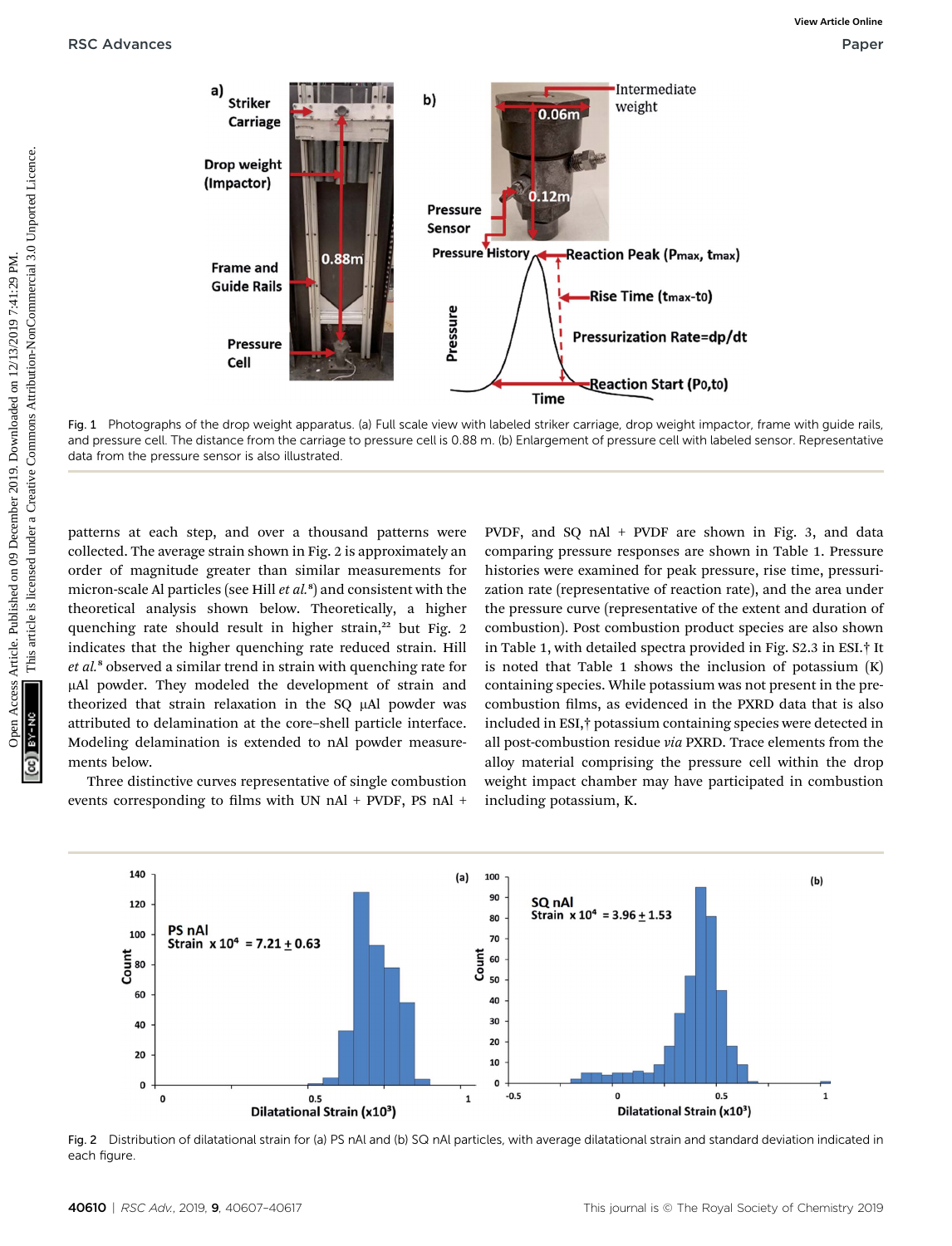

Fig. 3 Representative pressurization curves for untreated (UN), prestressed (PS), and super-quenched (SQ) nAl + PVDF films during impact ignition and combustion.

There are three interesting observations from analysis of the data in Table 1 (and Fig. 3). First, in comparison to UN nAl + PVDF, the PS nAl + PVDF film demonstrates a 25% higher peak pressure and order of magnitude higher pressure curve area. In contrast, the SQ nAl + PVDF film shows the lowest peak pressure and pressure curve area. Higher peak pressure correlates to greater gas generation during reaction. Overall, the PS nAl + PVDF film exhibits greatest gas generation. Because the starting mass and composition for all films are the same, the conclusion from Table 1 is that energy conversion during PS nAl + PVDF reaction leads to greater gas generation. Table 1 also indicates higher concentrations of  $K_2AIF_5$  in the PS nAl + PVDF film product residue. The formation of  $K_2AlF_5$ has been observed at low temperatures  $(i.e., 873 K)$  with hydrofluoric acid (HF).<sup>23,24</sup> DeLisio et al.<sup>25</sup> observed for PVDF reacting with Al particles, oxidation takes place due to the production of HF gas when PVDF decomposes. The higher  $K_2$ AlF<sub>5</sub> concentrations from combustion of the PS nAl + PVDF film implies that the reaction kinetics associated with PS nAl  $+$ PVDF are favored in the gas phase involving HF to transform Al into  $K_2$ AlF<sub>5</sub>. It is also noted that a lower temperature mechanism favors  $K_2 AIF_5$  formation over  $AIF_3$ .<sup>23,24</sup> Wang *et al.*<sup>19</sup> show the flame temperature of an Al + PVDF film is  $\sim$ 1500 K and the distribution of temperature within the reacting film can range widely suggesting regions that could thermally favor  $K_2AIF_5$ over  $\text{AlF}_3$  formation. Future work will elaborate more thoroughly on the evolution of temperature in reactions involving stress altered powders, but these results suggest that the greater gas generation over a longer duration associated with Paper<br>  $\frac{1}{2}$   $\frac{1}{2}$   $\frac{1}{2}$   $\frac{1}{2}$   $\frac{1}{2}$   $\frac{1}{2}$   $\frac{1}{2}$   $\frac{1}{2}$   $\frac{1}{2}$   $\frac{1}{2}$   $\frac{1}{2}$   $\frac{1}{2}$   $\frac{1}{2}$   $\frac{1}{2}$   $\frac{1}{2}$   $\frac{1}{2}$   $\frac{1}{2}$   $\frac{1}{2}$   $\frac{1}{2}$   $\frac{1}{2}$   $\frac{1}{2}$   $\frac{$ 

combustion of PS nAl + PVDF films also disperses thermal energy enabling lower temperature kinetics to dominate evidenced by the formation of  $K_2AlF_5$ .

Second, the SQ nAl + PVDF and PS nAl + PVDF films exhibit a significantly faster pressurization (Table 1). The pressurization rate is indicative of the reaction rate upon ignition and thus stress altering particles has the effect of increasing the rate of reaction. The SQ nAl  $+$  PVDF exhibits a two-stage pressure rise: an initial spike followed by a slower rise suggesting a two-stage ignition and reaction behavior. In this case, the extended rise time to peak pressure may allow HF gas generated in the confined cell to react with Al and favor production of condensed phase  $\text{AlF}_3$  as shown by Padhye et al.<sup>26</sup> For the second-stage in the SQ nAl + PVDF reaction there is similarity in the pressure history for the UN nAl + PVDF reaction with a plateau in pressure following the peak. The shoulder could be related to gas generation behavior which is more rate limited in these two films and may be produced in stages.

Third, there is significantly more condensed phase fluorinated species ( $K_2AlF_3$  and  $AlF_3$ ) in the stress altered films postcombustion residue (Table 1). Higher  $\text{AlF}_3$  concentration in SQ nAl + PVDF film is consistent with the observation that there is less gas generation (lower peak pressure, longer rise time to peak pressure, and pressure curve area) because higher temperature and condensed phase kinetics favor  $\text{AlF}_3$  formation while longer reacting PS nAl + PVDF films may produce a faster reacting environment favoring formation of  $K_2AIF_3$ . This observation is also consistent with the higher concentration of unreacted Al in the post combustion residue of UN nAl + PVDF films.

#### Modeling

The modeling objective is to control internal stresses in the core and shell that are described by the temperature  $T_0$  at which shell is stress-free. Annealing at 573 K leads to creep in the shell that relaxes internal stresses and changes  $T_0$  to 573 K. Quenching with an infinite cooling rate excludes stress relaxation and generates maximum tensile mean stress in the Al core and compressive hoop stress in a shell, assuming that there is no delamination at the core–shell boundary. However, if the normal stress at the core–shell interface  $\sigma_0$  reaches or exceeds the critical stress for delamination,  $\sigma_{cd}$  (eqn (3)), then partial or complete delamination of the shell takes place.

Table 1 Peak pressure, pressure curve area, pressurization rate, rise time to peak pressure, and AlF<sub>3</sub>, K<sub>2</sub>AlF<sub>5</sub>, and Al wt% from PXRD analysis of post combustion residue for UN nAl + PVDF, PS nAl + PVDF, and SQ nAl + PVDF films. Values highlighted are to emphasize interesting comparison differences. Note two-stage pressurization rate for SQ nAl + PVDF film with two reported rise times

| Film                | Peak pressure (MPa) | Pressure curve<br>area (kPa s) | Pressurization rate (MPa $s^{-1}$ ) | Rise time (ms) | $wt\%$<br>$\rm{AlF_{2}}$ | $wt\%$<br>Al | $wt\%$<br>$K_2AlF_5$ |
|---------------------|---------------------|--------------------------------|-------------------------------------|----------------|--------------------------|--------------|----------------------|
| $UN nAI + PVDF$     | $0.86 \pm 0.1$      | $2.85 \pm 0.2$                 | $46.10 \pm 16.2$                    | 19.20          | 62                       | 14           | 15                   |
| $PS \n  nAl + PVDF$ | $1.1 + 0.2$         | $11.52 \pm 0.9$                | $892.84 \pm 12.9$                   | 3.44           | 62                       |              | 34                   |
| $SO nAl + PVDF$     | $0.52 \pm 0.1$      | $0.42\pm0.8$                   | $890.88 \pm 10.5/36.07 \pm 2.55$    | 0.9/13.13      | 83                       |              | 10                   |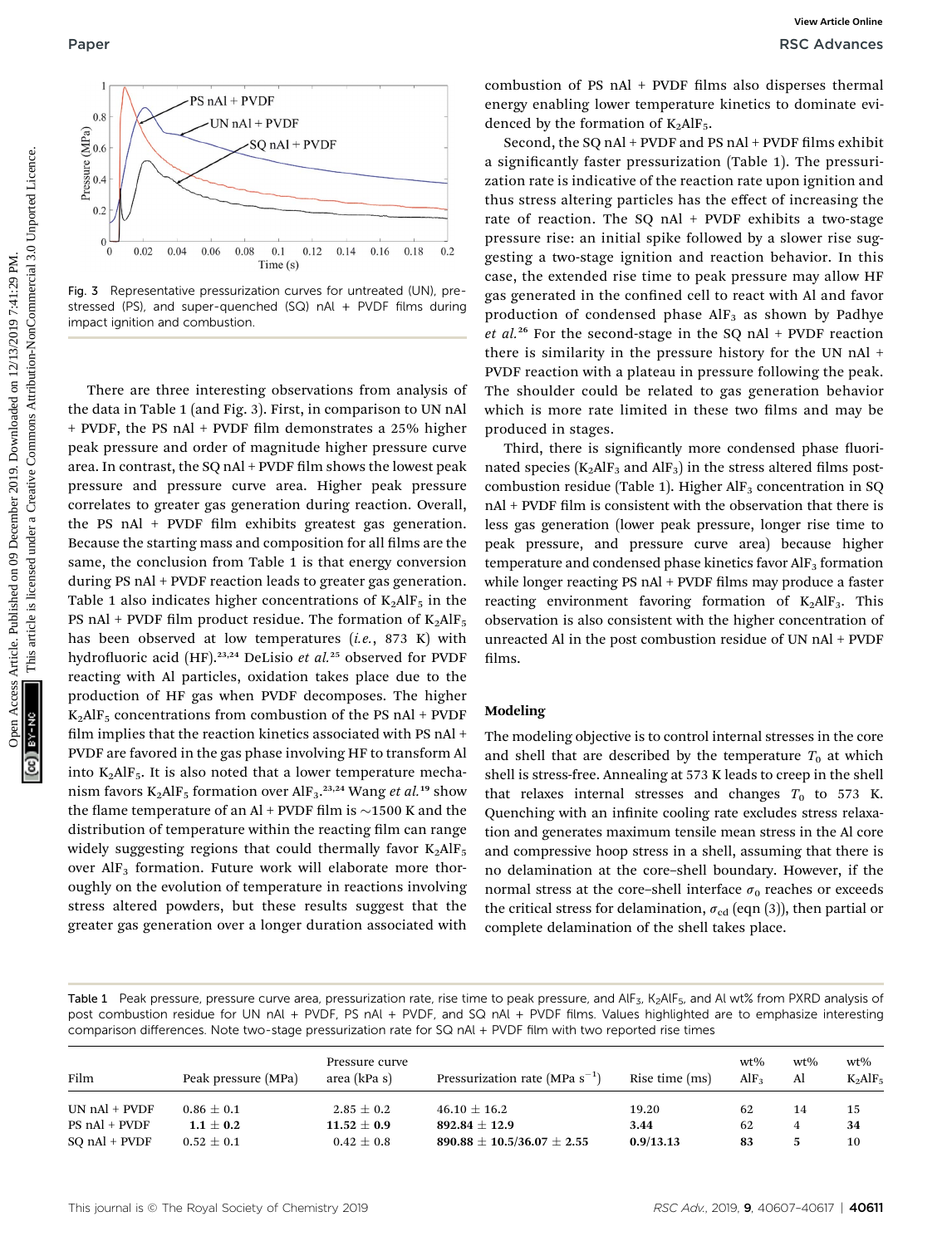A finite cooling rate results in partial stress relaxation during cooling due to creep in the shell. Stress relaxation at room temperature occurs slowly<sup>16</sup> and will be neglected.

Fig. 2 shows dilatational strain in the core was larger for PS nAl particles (i.e., for slower quenching) than for SQ nAl particles (i.e., for rapid quenching), like the results for  $\mu$ Al particles in ref. 8. We can use the same interpretation of the results in Fig. 2: for SQ nAl creep does not have time to occur but delamination takes place as soon as the criterion in eqn (3) is met. For PS nAl, creep occurs during quenching and the delamination criterion in eqn (3) is not reached.

#### Stresses and strain in the core–shell structure for the general case

Due to the thin  $Al_2O_3$  shell,  $\delta = 4$  nm, creep strain is assumed to be distributed uniformly in the shell. In contrast to modeling µAl particles, the effect of surface energy and stresses will be included for nAl particles. Due to plastic incompressibility eqn (4) holds, where  $\varepsilon_{\rm c}^{\rm r}$  and  $\varepsilon_{\rm c}^{\rm h}$  are the radial and hoop creep strain.

$$
\varepsilon_{\rm c}^{\rm r} = -2\varepsilon_{\rm c}^{\rm h} \tag{4}
$$

For nAl, the ratio of the particle radius (*i.e.*,  $R + \delta$ ) to the nAl core radius (*i.e.*, R) is  $m = (R + \delta)/R = 1 + 1/M$ , with  $M = R/\delta$  and cannot be considered very close to unity, as for µAl particles.<sup>16,17</sup> Since creep strain is not isotropic, a simple generalization for the equations for thermoelastic µAl particles presented in ref. 27 and 28 is impossible. That is why expressions for stresses and strains in the core and shell have been derived in ESI.† Here, eqn  $(S.15)$  and  $(S.16)$ <sup>†</sup> are generalized in a simplified way to include delamination of the shell from the core. Thus, the mean stress (negative pressure) in the Al core,  $\sigma_0$ , and hoop stress in the shell at the boundary with the core,  $\sigma_{h}$  can be obtained in eqn  $(5)-(7)$ .

$$
\sigma_0 = \left(\frac{12G_2K_1K_2\left((m^3 - 1)(\epsilon_2{}^T - \epsilon_1{}^T) + 3\epsilon_c^h m^3 \ln m\right)}{H} - \frac{2\Gamma_2m^2K_1(4G_2 + 3K_2)}{RH}\right)(1 - d) - \frac{2K_1(4G_2 + 3m^3K_2)((1 - d)\Gamma_1 + \Gamma_{\text{Al}}d)}{RH};
$$
\n(5)

$$
\varepsilon_0 = \frac{\sigma_0}{K_1}; \quad \varepsilon_1^T = \alpha_1(T - T_0); \quad \varepsilon_2^T = \alpha_2(T - T_0).
$$
 (7)

Here  $H = 3m^3K_1K_2 + 4G_2(K_1 + (m^3 - 1)K_2)$ , subscripts 1 and 2 designate Al and  $Al_2O_3$ , respectively, G and K are the shear and bulk moduli,  $\Gamma_1$ ,  $\Gamma_2$ , and  $\Gamma_{\text{Al}}$  are the surface energies at the coreshell, shell-gas, and core-gas interfaces,  $\varepsilon_0$  is the elastic dilatational strain in a Al core, which is measured in the synchrotron XRD experiments and reported in Fig. 2,  $\alpha$  is the linear thermal expansion coefficient, and  $d$  is the damage parameter (degree of delamination). Parameter  $d$  characterizes (in a simplified averaged way) the degree of delamination of the shell from the core: *i.e.*, for  $d = 0$  there is no delamination and for  $d = 1$  there is complete delamination at the shell–core interface.

The degree of delamination is the ratio of the delaminated area to the total area of the particle at the core–shell interface averaged over all particles. Some particles may not delaminate at the core–shell interface, others may completely delaminate, and *d* represents an effective damage parameter that reproduces an average dilatational strain in the ensemble of particles. Eqn (5) and (6) generalize equations that were published in ref. 27 and 28 for the case with creep and damage. The case of eqn  $(5)$  and  $(6)$  with creep but for  $\mu$ Al particles (*i.e.*, with significant simplification for small  $m - 1$ ) and without damage was presented in ref. 18; but, damage for µAl particles was included in ref. 8. The differences between µAl particles in ref. 8 and nAl particles in eqn (5) and (6) are: RSC Advances  $\sigma_0 \approx \sigma_{\text{min}}$  article. (a)<br>
A their cooling due to creep in the shell, Stress relaxation at room<br>
cooling due to creep in the shell, Stress relaxation at room<br>  $\frac{1}{2}$  PM. This article is measurable in p

(a) Eqn (5) and (6) include terms with surface tension:  $\Gamma_1$ ,  $\Gamma_2$ , and  $\Gamma_{\text{Al}}$ . Damage is included as a linear interpolation in a way that after complete delamination  $(d = 1)$  the effect of the alumina-air surface tension  $\Gamma_2$  disappears and the effect of Al-Al<sub>2</sub>O<sub>3</sub> surface tension  $\Gamma_1$  is substituted with the Al-air surface tension,  $\Gamma_{\text{Al}}$ .

(b) Instead of using simplified equilibrium equations, a strict analytical solution is used in eqn (5) and (6).

(c) Eqn (5) and (6) include a more complex expression for all terms due to the nanoscale dimensionality of the Al core, i.e., non-small  $m - 1$ . In particular, the effects of the creep and thermal strains are not additive but have some weighting factors.

#### Equations for Al core– $Al_2O_3$  shell

All material and particle parameters are collected in Table 2. When material parameters and R from Table 2 are inserted in eqn  $(5)$  and  $(6)$ , they specify to eqn  $(8)$  and  $(9)$ .

$$
\sigma_{\rm h} = \left( -\frac{6(m^3 + 2)(\epsilon_2 T - \epsilon_1 T)G_2 K_1 K_2}{H} - \frac{18\epsilon_{\rm c}^{\rm h} G_2 K_2 (4G_2 K_2 (m^3 - 1 - 3m^3 \ln m) + K_1 (4G_2 + 3K_2 m^3 + 2(2G_2 - 3K_2) m^3 \ln m))}{(4G_2 + 3K_2)H} \right) (1 - d)
$$
  

$$
- \frac{2\Gamma_2 m^2 (-2G_2 K_1 + 3(2G_2 + K_1)K_2)}{RH} (1 - d) - \frac{4(m^3 + 2)G_2 K_2 ((1 - d)\Gamma_1 + \Gamma_{\rm Al} d)}{RH};
$$
(6)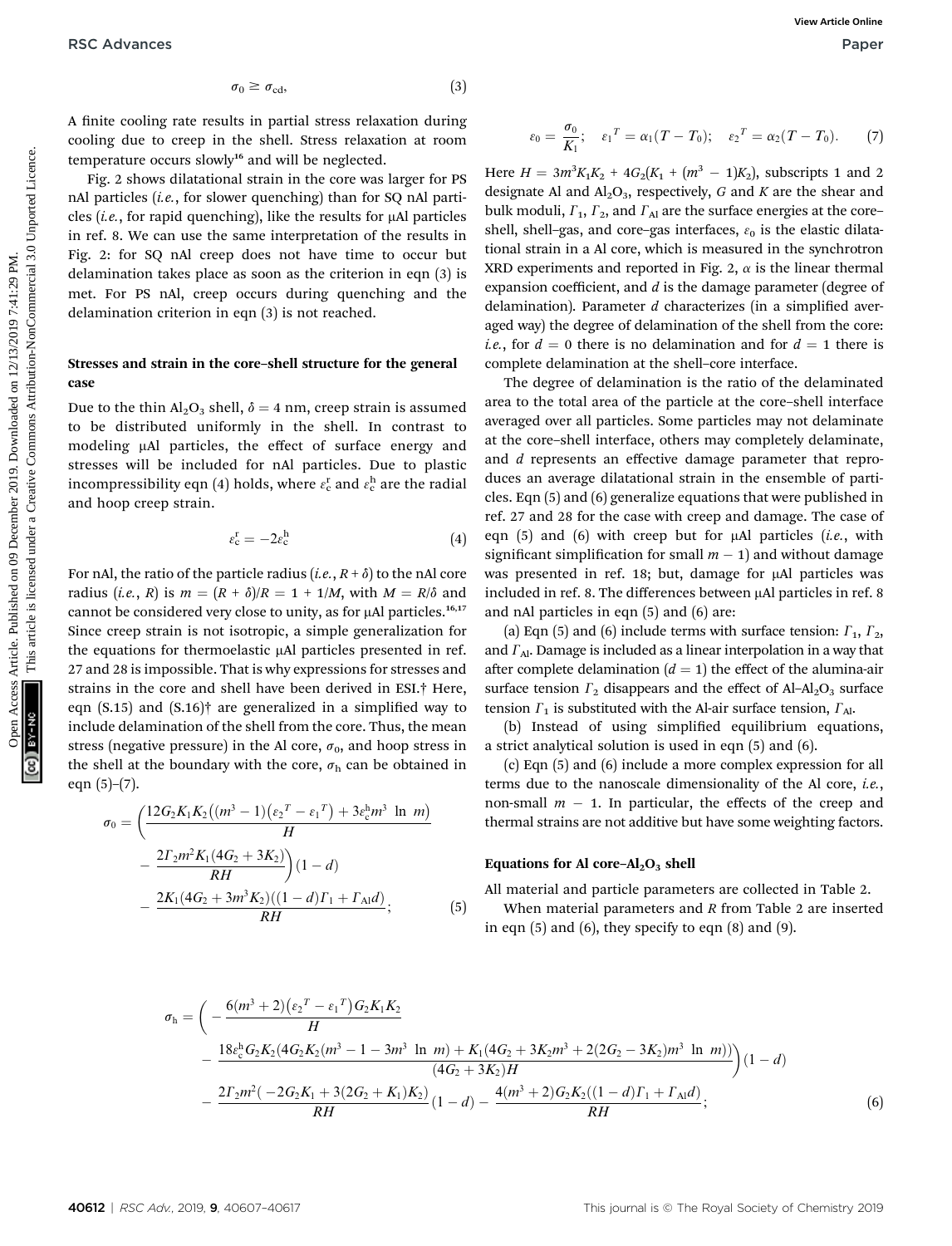Table 2 Material parameters for Al (subscript 1) and  $Al_2O_3$  (subscript 2) at room temperature<sup>18</sup>

| $K_1$ (GPa)  | $K_2$ (GPa)                  | $G_2$ (GPa)                                                                                                                                                                                                                    | $\alpha_1\ (10^5\ \textrm{K}^{-1})$                                                          | $\alpha_2$ $(10^5 \text{ K}^{-1})$                                                                              | $\Gamma_1 = \Gamma_2 = \Gamma_{\text{Al}}$ (GPa nm)                                                                                                                                                                                                                                                                                                                                                        | $\boldsymbol{R}$<br>(nm) | δ<br>(nm) |
|--------------|------------------------------|--------------------------------------------------------------------------------------------------------------------------------------------------------------------------------------------------------------------------------|----------------------------------------------------------------------------------------------|-----------------------------------------------------------------------------------------------------------------|------------------------------------------------------------------------------------------------------------------------------------------------------------------------------------------------------------------------------------------------------------------------------------------------------------------------------------------------------------------------------------------------------------|--------------------------|-----------|
| 76           | 252                          | 163                                                                                                                                                                                                                            | 2.33                                                                                         | 0.54                                                                                                            | 1.05                                                                                                                                                                                                                                                                                                                                                                                                       | 36                       | 4         |
|              | $H = -114752 + 221760m^3$    | $-6242.1m^2\frac{1-d}{H} - \frac{2890.5 + 3351.6m^3}{H};$<br>$\sigma_{\rm h} = (334.530(m^2+2)(T-T_0)-2.93(-0.205549)$                                                                                                         | $\sigma_0 = (-669.06(m^3 - 1)(T - T_0) + 1.1238394 \times 10^8 \epsilon_0^3 m^3 \ln m$       | (8)                                                                                                             | condition of no hoop stress in the shell at the boundary with the<br>core ( $\sigma_h$ = 0) then eqn (16) expresses the creep strain in the shell<br>where $T_a$ is the annealing temperature.<br>$\varepsilon_{\rm c}^{\rm h} = -0.00063 + 0.0000197(T_{\rm a} - T_0)$<br>Substituting eqn $(16)$ in eqn $(10)$ and $(12)$ simplifies the core<br>stress and strain into the following eqn (17) and (18), |                          | (16)      |
|              | $-\frac{4792.2(m^3+2)}{H}$ . |                                                                                                                                                                                                                                | $+0.397226m^3 - m^3 \ln m \times 10^8 \varepsilon_c^{\mathrm{h}} - 16282.9m^2 \frac{1-d}{H}$ | respectively.<br>(9)                                                                                            | $\sigma_0^{\text{rel}} = -0.135 + 0.00038(T_a - T_0);$                                                                                                                                                                                                                                                                                                                                                     |                          | (17)      |
|              |                              |                                                                                                                                                                                                                                | Further, after substituting $\delta$ from Table 2, <i>i.e.</i> , for $m = 10/9$ ,            |                                                                                                                 | $\varepsilon_0^{\text{rel}} = -0.00177 + 5.0 \times 10^{-6} (T_a - T_0).$                                                                                                                                                                                                                                                                                                                                  |                          | (18)      |
| $-0.03953;$  |                              | solutions shown in eqn $(10)$ - $(12)$ are obtained.<br>$\sigma_0 = (-0.00131(T - T_0) + 85.737\epsilon_c^h - 0.04068)(1 - d)$<br>$\sigma_{\rm h} = (0.00595(T - T_0) - 301.469 \varepsilon_{\rm c}^{\rm h} - 0.10611)(1 - d)$ |                                                                                              | (10)                                                                                                            | From eqn $(17)$ and $(18)$ , stress and strain in the Al core for fully<br>relaxed shell depends on the difference between the annealing<br>temperature and the temperature at which the shell is stress-<br>free (coinciding with room temperature in this case). In these<br>experiments, $T_0 = T_r = 298$ K, $T_a = 573$ K and the stress and<br>strain in the core are given by eqn (19).             |                          |           |
| $-0.08529;$  |                              | $\varepsilon_0 = (-0.0000172(T - T_0) + 1.128\varepsilon_{\rm c}^{\rm h} - 0.00053)(1 - d)$                                                                                                                                    |                                                                                              | (11)                                                                                                            | $\sigma_0^{\text{rel}} = -0.030 \text{ GPa}; \ \varepsilon_0^{\text{rel}} = -0.00040$                                                                                                                                                                                                                                                                                                                      |                          | (19)      |
| $-0.00052$ . |                              |                                                                                                                                                                                                                                | Stress and strain after annealing followed by cooling: no                                    | (12)<br>$\overline{5}$ 70 If attaching the theory is no concentrated to the sheal $\overline{1}$ $\overline{1}$ | The results in eqn (19) show residual compressive stress and<br>strain in the core at annealing temperature are much smaller<br>than in the unrelaxed state at room temperature.<br>Now we can rewrite eqn $(13)$ – $(15)$ for new reference temper-                                                                                                                                                       |                          |           |

$$
\sigma_0 = \left( -669.06(m^3 - 1)(T - T_0) + 1.1238394 \times 10^8 \varepsilon_c^h m^3 \ln m - 6242.1 m^2 \right) \frac{1 - d}{H} - \frac{2890.5 + 3351.6 m^3}{H};
$$
  
\n
$$
H = -114752 + 221760 m^3
$$
\n(8)

$$
\sigma_{\rm h} = (334.530(m^2 + 2)(T - T_0) - 2.93(-0.205549
$$
  
+ 0.397226m<sup>3</sup> - m<sup>3</sup> ln m) × 10<sup>8</sup>ε<sub>c</sub><sup>h</sup> - 16282.9m<sup>2</sup>) $\frac{1 - d}{H}$   
-  $\frac{4792.2(m^3 + 2)}{H}$ . (9)

$$
\sigma_0 = (-0.00131(T - T_0) + 85.737\epsilon_c^h - 0.04068)(1 - d) - 0.03953;
$$
 (10)

$$
\sigma_{\rm h} = (0.00595(T - T_0) - 301.469 \varepsilon_{\rm c}^{\rm h} - 0.10611)(1 - d) - 0.08529;
$$
 (11)

$$
\varepsilon_0 = (-0.0000172(T - T_0) + 1.128\varepsilon_c^{\text{h}} - 0.00053)(1 - d) - 0.00052.
$$
 (12)

#### Stress and strain after annealing followed by cooling: no damage

For  $d = 0$ , eqn (10)–(12) simplify to eqn (13)–(15).

$$
\sigma_0 = -0.00131(T - T_0) + 85.737\epsilon_c^{\mathrm{h}} - 0.080; \tag{13}
$$

$$
\sigma_{\rm h} = 0.00595(T - T_0) - 301.469 \varepsilon_{\rm c}^{\rm h} - 0.191; \tag{14}
$$

$$
\varepsilon_0 = -0.0000172(T - T_0) + 1.128\varepsilon_c^{\text{h}} - 0.00105. \tag{15}
$$

Let us discuss pre-stressing and stress relaxation based on eqn (8)–(12). For UN nAl particles,  $\varepsilon_c^{\text{h}} = 0$ ,  $d = 0$ , and presumably  $T = T_0 = T_r$ , where  $T_r$  is room temperature. For this case,  $\sigma_0 = T_r$  $-0.080$  GPa,  $\sigma_{\rm h} = -0.191$  GPa, and  $\varepsilon_{0} = -0.00105$ , *i.e.*, both core and shell are under compression due to surface tension, and compressive strain in the core is quite large.

Since we neglected creep at room temperature, stress in the shell cannot relax. During annealing the increase in temperature  $(T > T_0)$  adds compressive (negative) mean stress  $\sigma_0$  in the core and tensile (positive) hoop stress  $\sigma_h$  in the shell. Long annealing leads to relaxation of the hoop stresses due to creep, but in contrast to  $\mu$ Al particles,<sup>27,28</sup> stress in the nAl core cannot completely relax. Indeed, if we determine creep strain from the

$$
\varepsilon_{\rm c}^{\rm h} = -0.00063 + 0.0000197(T_{\rm a} - T_0) \tag{16}
$$

$$
\sigma_0^{\text{rel}} = -0.135 + 0.00038(T_\text{a} - T_0); \tag{17}
$$

$$
\varepsilon_0^{\text{rel}} = -0.00177 + 5.0 \times 10^{-6} (T_a - T_0). \tag{18}
$$

$$
\sigma_0^{\text{rel}} = -0.030 \text{ GPa}; \ \varepsilon_0^{\text{rel}} = -0.00040 \tag{19}
$$

Now we can rewrite eqn  $(13)$ – $(15)$  for new reference temperature  $T_a = 573$  K at which there is no creep strain in the shell ( $\sigma_h$ )  $(0, 0)$  and stress and strain in the core are determined by eqn (19). These new equations are shown in eqn (20)–(22) and indeed, for  $\varepsilon_c^{\text{h}} = 0$  and  $T = T_{\text{a}}$  we obtain  $\sigma_{\text{h}} = 0$  and eqn (19).

$$
\sigma_0 = -0.00131(T - T_a) + 85.737\epsilon_c^h - 0.030;
$$
 (20)

$$
\sigma_{\rm h} = 0.00595(T - T_{\rm a}) - 301.469 \varepsilon_{\rm c}^{\rm h},\tag{21}
$$

$$
\varepsilon_0 = -0.0000172(T - T_a) + 1.128\varepsilon_c^{\text{h}} - 0.00040. \tag{22}
$$

For rapid quenching to room temperature  $T = T<sub>r</sub>$  and neglecting creep and damage, the results from eqn (20)–(22) are shown in eqn (23) for the maximum possible residual stress and strain.

$$
\sigma_0(T_r) = 0.330 \text{ GPa}; \ \sigma_h(T_r) = -1.636 \text{ GPa}; \ \varepsilon_0(T_r) = 0.00435.(23)
$$

The value of the dilatational strain in eqn (23) is 0.00435 and significantly larger than the measured one 0.000396 (Fig. 2) consequently significant delamination of the shell should occur. The dilatational strain in eqn (23) is also much larger than the calculated dilatational strain of  $0.0000113$  for  $\mu$ Al particles ( $M = 600$ ) after the same quenching shown in ref. 8.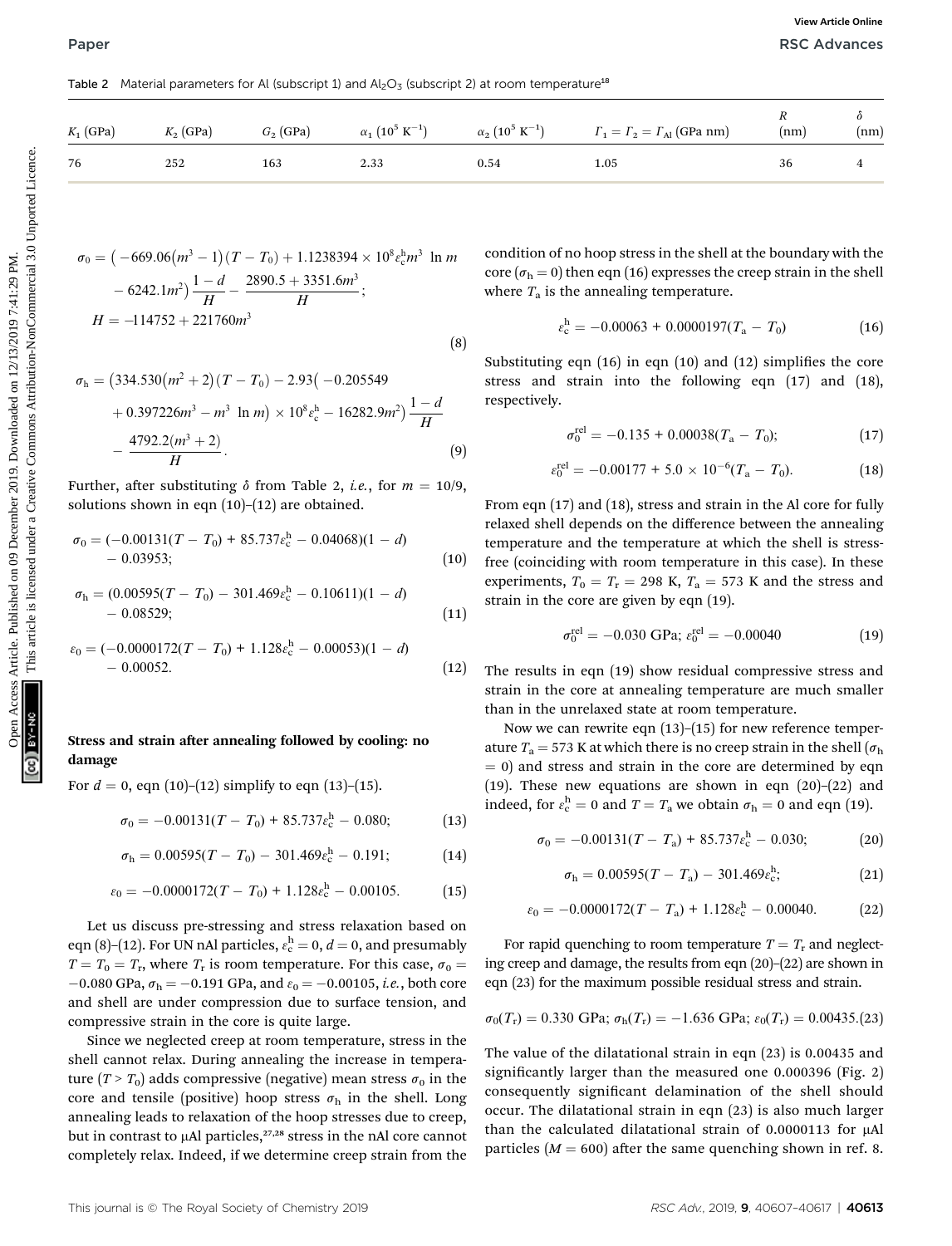At the same time the compressive hoop stress in the shell for  $\mu$ Al particles was also larger,  $-2.58$  GPa, which is a desirable alteration that increases the strength of the shell and should delay ignition.

A lower value of measured dilatational strain for SQ nAl compared with calculations for undamaged particles means that the damage criterion in eqn (3) is met. The upper bound for theoretical stress for delamination  $\sigma_{\text{cd}} = 0.330$  GPa that follows from eqn (23) is much higher than the value of 0.009 GPa obtained in ref. 8 for  $\mu$ Al particles. This is an expected scaling effect, similar to the large difference between theoretical strength for defect-free crystals and engineering strength for usual defective crystals. Indeed, the probability to find interfacial defects at the core–shell boundary is much smaller for nano-particles than for micron-particles, and many nanoparticles may have a defect-free boundary.

#### Stresses and strains after annealing followed by cooling with delamination

Generalization of eqn (20)–(23) for the case with delamination during quenching without creep is shown in eqn (24)–(26).

$$
\sigma_0 = (-0.00131(T - T_a) + 85.737\epsilon_c^h + 0.00953)(1 - d) - 0.03953;
$$
 (24)

$$
\sigma_{\rm h} = (0.00595(T - T_{\rm a}) - 301.469 \varepsilon_{\rm c}^{\rm h} + 0.08529)(1 - d) - 0.08529;
$$
\n(25)

$$
\varepsilon_0 = (-0.0000172(T - T_a) + 1.128\varepsilon_c^h + 0.00012)(1 - d) - 0.00052,
$$
 (26)

The last term in eqn (24) and (25) is the contribution due to surface tension at the surface of nAl particles in eqn  $(10)$ – $(12)$ , which does not change with damage and remains for  $d = 1$ . The second limiting condition is that for  $d = 0$ , eqn (24)–(26) reduce to eqn (20)–(22). If eqn (26) for  $\varepsilon_0$  at  $\varepsilon_c^{\text{h}} = 0$  and  $T = T_r$  is equal to the experimental value for SQ nAl particles, 0.000396, the result is  $d = 0.81$ . This value is larger than 0.52 obtained in ref. 8 for µAl particles. For this d and from eqn (24) and (25),  $\sigma_0 =$ 0.030 GPa and  $\sigma_{h} = -0.380$  GPa.

For PS nAl, damage is neglected, and stresses partially relax by creep. Creep strain is determined by equating eqn (22) for  $\varepsilon_0$ at  $T = T_r$  to the experimental value for PS nAl particles, 0.000721; thus  $\varepsilon_c^{\text{h}} = -0.00320$ . For this case from eqn (20)-(22),  $\sigma_0 = 0.055$  GPa and  $\sigma_h = -0.671$  GPa.

Table 3 summarizes the particle stress and strain results from the analytical modeling. There are three interesting conclusions from examining the data in Table 3. First, annealing and quenching nAl powder flips the stress within the core from a state of tension to a state of compression. Second, in the ideal case of annealing and rapidly quenching with no delamination at the core and shell interface, the stress in the core and shell can increase by an order of magnitude. Third, using the measured values of strain for the case of SQ and PS nAl, the increase in stresses both in the core and shell nearly doubled, indicating that the PS nAl particles have the highest stresses as well as measured strain.



Fig. 4 TEM images of (a) UN nAl, (b) PS nAl, and (c) SQ nAl particles. Red arrows indicate regions of delamination.

#### Visualization of delamination using TEM

To identify delamination between the core and shell, nAl particles were analyzed using TEM. Fig. 4 shows images of UN nAl, PS nAl, and SQ nAl particles. Unlike the UN nAl and PS nAl particles (Fig. 4a and b), there is an indication of discontinuities at the core–shell boundary that may be attributed to delamination (Fig. 4c). Fig. 4 suggests confirmation of delamination predicted from the analytical modeling and the reduced strain measurements for SQ nAl particles compared to PS nAl particles.

#### Effect of particle size

Our experimental results (Fig. 2) show dilatation strain in nAl particles is almost an order of magnitude larger than for µAl in ref. 8 and can be explained from the model. While eqn (5)–(7) are relatively complex, in their simplified version for  $\mu$ Al (see eqn (5) in ref. 8), dilatational strain in a particle is proportional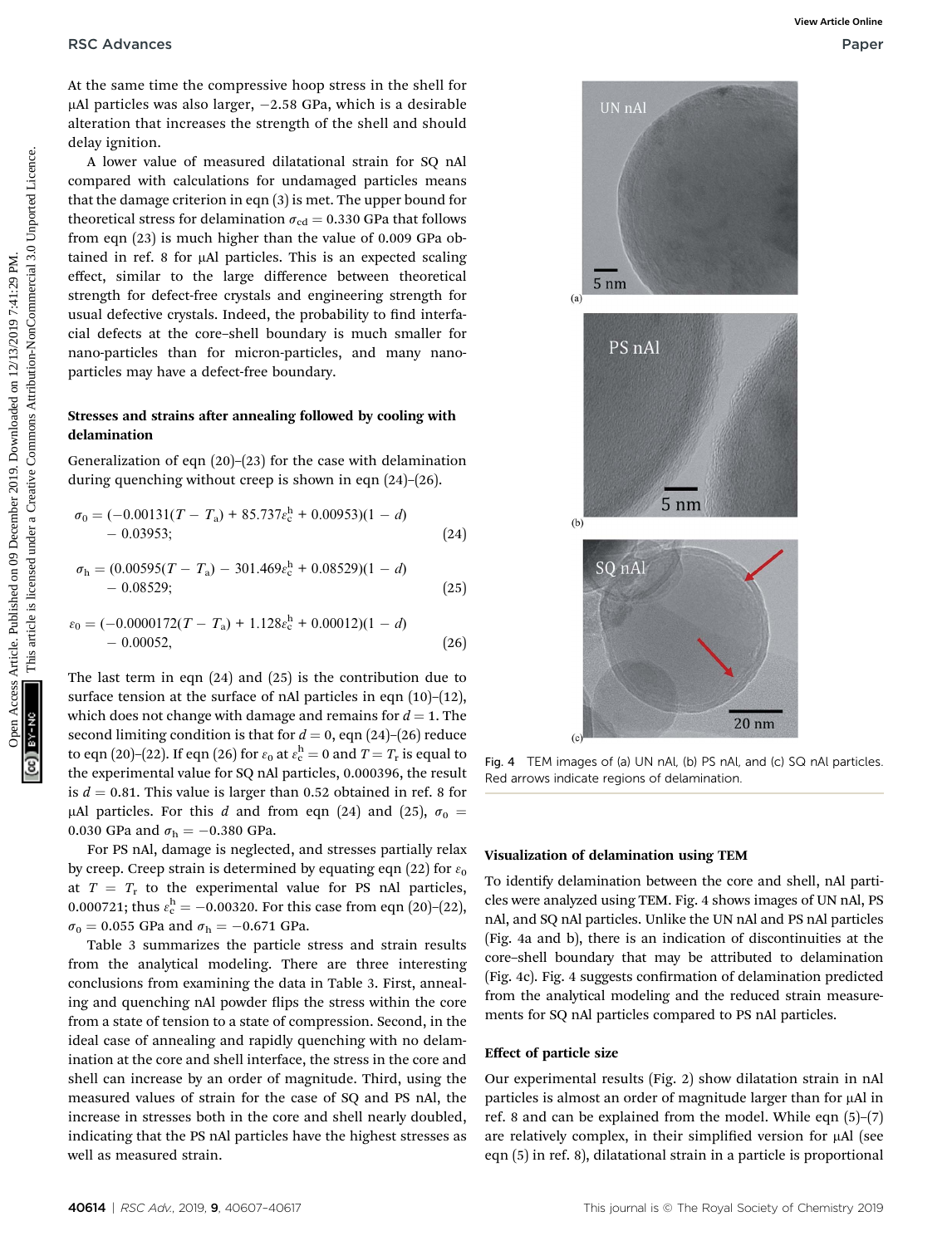|  |  |  |  | Table 3 Summary of stress and strain results for a nAl particle. Note the * indicates measured strain values using synchrotron XRD |
|--|--|--|--|------------------------------------------------------------------------------------------------------------------------------------|
|--|--|--|--|------------------------------------------------------------------------------------------------------------------------------------|

| Description                                                  | Stress in particle core $\sigma_0$ GPa                                                                                            | Stress in shell at the boundary<br>between core and shell $\sigma_{\rm h}$ GPa                                                    | Dilatational elastic strain $\varepsilon_0$                                           |
|--------------------------------------------------------------|-----------------------------------------------------------------------------------------------------------------------------------|-----------------------------------------------------------------------------------------------------------------------------------|---------------------------------------------------------------------------------------|
| Untreated nAl (UN nAl)                                       | $-0.080$                                                                                                                          | $-0.191$                                                                                                                          | $-1.05\,\times\,10^{-3}$                                                              |
| Rapid quenching with no creep no<br>delamination             | 0.330                                                                                                                             | $-1.636$                                                                                                                          | $4.35\times10^{-3}$                                                                   |
| Rapid quenching with<br>delamination (SQ nAl)                | 0.030                                                                                                                             | $-0.380$                                                                                                                          | *3.96 $\times$ 10 <sup>-4</sup>                                                       |
| Slow quenching with no<br>delamination (PS nAl)              | 0.055                                                                                                                             | $-0.671$                                                                                                                          | *7.21 $\times$ 10 <sup>-4</sup>                                                       |
| surface tension produces quite large $(-0.0004)$ compressive | tion to R. Thus, without creep and delamination, dilatation in<br>nanoparticles should be 500 times larger than for µAl. However, | and strains within nAl particles for four different cases. All<br>stress altered particles transition from tensile to compressive | with $\varepsilon_0$ < 5 × 10 <sup>-4</sup> . Table 3 summarizes the modeled stresses |

#### **Discussion**

There are two different goals of pre-stressing nAl particles. The first is to produce and keep stresses as high as possible so that during heating in a reaction, tensile stresses in the shell will be smaller and fracture will be delayed to higher temperature or applied loading. Thus, stress relaxation during quenching should be minimized and can be achieved by sufficiently fast cooling.

An alternative goal is to produce partial or complete delamination of the shell from the core. A shell unsupported by the core will facilitate shell fracture and exposure of the oxidizer to the majority of core Al surface. For PS nAl particles, creep in the shell during quenching avoids shell–core delamination. For SQ nAl particles, creep in the shell does not have time to occur but delamination occurs at 81% of the core–shell interface, leading to lower internal stresses than for PS nAl particles. Fig. 4 provides a microscopic perspective of the core–shell interface and reveals regions of possible delamination.

Note that delamination at the core–shell boundary is a much more stochastic process, driven by the presence of the interfacial defects more than creep in an amorphous shell. The stochastic nature of delamination is evidenced in Fig. 2 that shows higher standard deviation of the dilatational strain for SQ nAl particles, for which some particles even have

Both quenching treatments affect film reactivity in comparison with UN nAl particles (see Table 1) indicating different reaction dynamics and kinetics occur with stress altered particles. Fig. 3 and Table 1 reveal that stress altered films produce faster reactions but PS  $n$ Al + PVDF films produce more gas generation during reaction as evident from higher peak pressure. The PXRD analysis in Table 1 is consistent with the pressure measurements because more condensed phase  $\text{AlF}_3$  is formed from in the longer reaction time (longer rise time to peak pressure) associated with SQ nAl + PVDF but for PS nAl + PVDF films more gaseous fluorinated species are formed that favor  $K_2AIF_3$  formation over condensed phase  $AIF_3$ . The different pressure responses and product species for PS nAl + PVDF and SQ nAl + PVDF films suggest the mechanisms for reaction and reaction kinetics associated with PS and SQ nAl are different.

Fig. 5 schematically depicts the differences in shell structure associated with UN nAl, PS nAl, and SQ nAl particles. Core–shell delamination in SQ nAl particles make the shell weaker without the core supporting its structure. A shell that is  $\sim$ 81% delaminated from the particle core will be more impact ignition sensitive. During impact, the level of shell failure in each sample is a function of the stress in the particles as well as the level of shell delamination. The UN nAl demonstrates the least shell failure represented by the fewest exposure sites in the shell (Fig. 5) and most unreacted Al in post combustion residue (Table 1). The PS nAl may incur significant spallation of the shell as stresses relax violently during impact (Fig. 5). Gaps in the SQ nAl shell during impact correspond to delaminated (white) regions before impact (Fig. 5). The SQ nAl demonstrates fracture and removal of delaminated shell that is unsupported. Levitas et al.<sup>9</sup> also suggest that damage in the form of nanovoids, inclusions, or decohesion at the core–shell interface are possible in addition to generation and relaxation of internal stresses as a result of quenching. Damage may result in aluminum diffusing through the shell and reacting with PVDF, producing additional internal stress and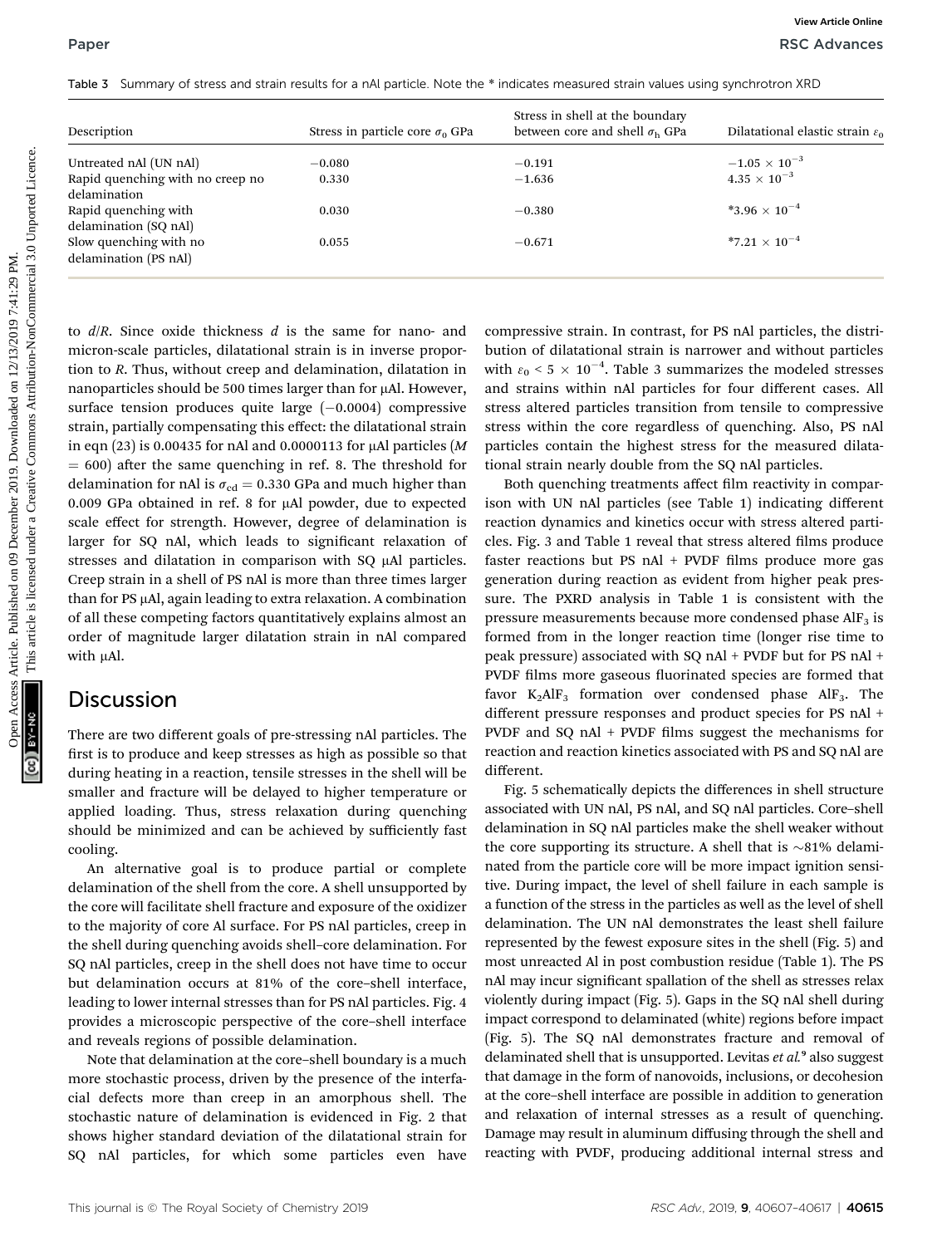

Fig. 5 Schematic representation of proposed differences in shell structures associated with UN, PS, and SQ nAl particles. The dark grey represents the crystalline aluminum core, and the light grey represents the amorphous alumina shell.

damage. Weakening the shell will cause fast reactions as seen by the high first stage pressurization rate for  $SQ$  nAl + PVDF and higher product concentration of condensed phase AlF<sub>3</sub>. Interestingly, the initial fast energy release is followed by continued reaction at a slower rate ( $\sim$ 36.07 MPa s<sup>-1</sup>) indicating that SQ nAl + PVDF reactions proceed in two stages.

The PS nAl particles that do not experience delamination exhibit faster reaction times for the same impact energy as the  $SQ$  nAl + PVDF film. This theory is consistent with the PXRD results that show PS nAl + PVDF produces about as much  $\rm{AlF_3}$  as UN nAl + PVDF but higher concentrations of  $K_2$ AlF<sub>5</sub> favored in faster gas phase reactions involving HF, a primary decomposition product of PVDF.<sup>19,25</sup> The elevated strain energy inherent in PS nAl particles may also contribute towards more complete combustion, thus the low concentration of unreacted Al in the PS nAl + PVDF film (Table 1).

# **Conclusions**

Films were prepared using strain altered nano-aluminum (nAl) powder and PVDF. The strain altered particles were prepared by annealing to 573 K then quenching at two different cooling rates: slow  $(1 \,$  K  $\, {\rm s}^{-1})$  and fast  $(11 \,$  K  $\, {\rm s}^{-1})$ . Synchrotron XRD measurements revealed strain was lower for faster quenched nAl. While faster quenching should lock in higher strain, an analytical model for stress and strain in the nAl core– $Al_2O_3$  shell particle that includes creep in the shell and delamination at the core–shell boundary was developed and used for interpretation of dilatational strain measurements. Modeling results indicate 81% delamination between the particle core and shell was attributed to the reduced strain in the faster quenched powder. Transmission electron microscopy (TEM) of the nAl particles confirms delamination of rapidly quenched nAl particles. The slower quenched powder did not experience delamination, yet exhibited elevated strain.

The two different stress altered powders exhibited different reaction mechanisms as well as different reaction kinetics. The slower quenched (pre-stressed) nAl powder without delamination but with elevated strain exhibited more complete combustion compared to untreated nAl powder. More complete combustion was concluded from lower Al concentration in the product residue, greater gas generation, and shorter duration of reaction shown by higher peak pressure and shorter rise time to peak pressure. The pre-stressed nAl films also favor the formation of aluminum fluoride species formed from HF gas production during PVDF decomposition. In contrast, rapid quenching (super-quenched nAl) induces delamination at the core–shell interface that results in a two-stage ignition behavior: rapid reaction followed by a slower release of energy that was evidenced by higher initial pressurization rate and longer rise time to peak pressure that favors the formation of condensed phase AlF3. The results presented here show that stress-altering aluminum particles has advantages for their impact induced reactivity but reaction dynamics and kinetics of the nAl particles are a strong function of pre-stressing treatment parameters, particularly quenching rate. ORE Access Articles. Published on 12 December 2019. The two different states altered product common and the method in the state of the case of the case of the case of the case of the case of the case of the case of the ca

# Conflicts of interest

There are no conflicts to declare.

# Acknowledgements

The authors are grateful for support from Office of Naval Research under ONR contract N00014-16-1-2079 and N00014- 19-1-2082 and our program managers, Dr Chad Stoltz and Mr Matthew Beyard. This work uses beamline 12.3.2, a resource at the Advanced Light Source, supported by the Director, Office 439 of Science, Office of Basic Energy Sciences, Materials Science Division, of the U.S. 440 Department of Energy under Contract No. DE-AC02-05CH11231 at LBNL.

# References

- 1 J. T. Scheper, K. W. Mesthrige, J. W. Proscia, G.-Y. Liu and C. H. Winter, Atmospheric pressure chemical vapor deposition of titanium aluminum nitride films, Chem. Mater., 1999, 11, 3490–3496.
- 2 F. Cheng, P.-H. Su, J. Choi, S. Gwo, X. Li and C.-K. Shih, Epitaxial Growth of Atomically Smooth Aluminum on Silicon and Its Intrinsic Optical Properties, ACS Nano, 2016, 10(11), 9852–9860.
- 3 H. M. Lee, H. B. Lee, D. S. Jung, J.-Y. Yun, S. H. Ko and S. B. Park, Solution processed aluminum paper for flexible electronics, Langmuir, 2012, 28(36), 13127–13135.
- 4 W. Jiang, Z. Qiu, W. Yao, Y. Zhu and W. Cui,  $TiO<sub>2</sub>/Al(H<sub>2</sub>PO<sub>4</sub>)<sub>3</sub>$ Composite Film as Separation-free and Washing-resistance Photocatalyst, Appl. Catal., B, 2017, 204, 43–48.
- 5 K. J. Smith, Y. Cheng, E. S. Arinze, N. E. Kim, A. E. Bragg and S. M. Thon, Dynamics of Energy Transfer in Large Plasmonic Aluminum Nanoparticles, ACS Photonics, 2018, 5(3), 805– 813.